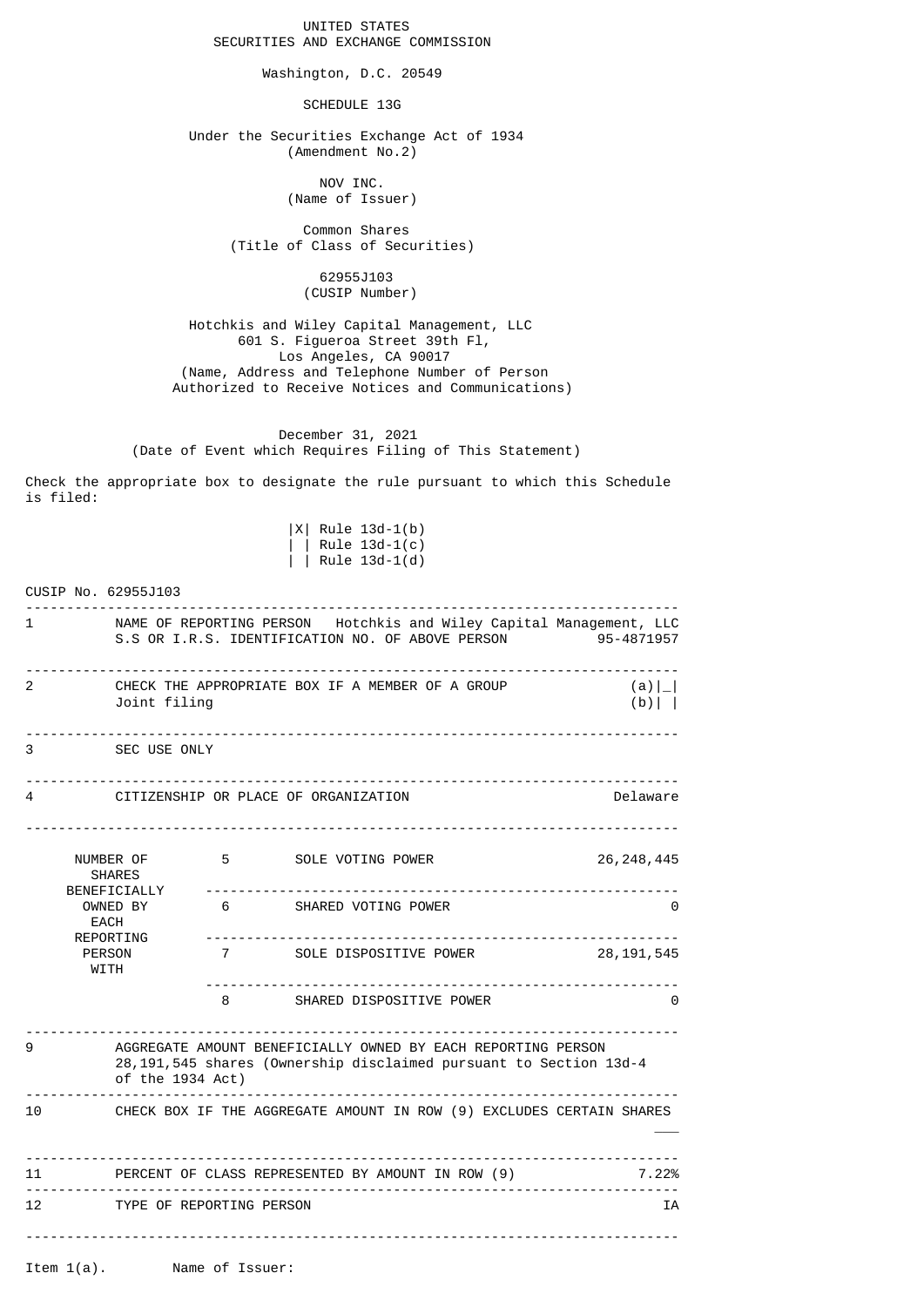NOV INC.

Item 1(b). Address of Issuer's Principal Executive Offices: 7909 Parkwood Circle Dr. Houston, TX 77036

Item 2(a). Name of Person Filing:

Hotchkis and Wiley Capital Management, LLC

- Item 2(b). Address of Principal Business Office or, if none, Residence:
	- 601 S. Figueroa Street 39th Fl, Los Angeles, CA 90017

Item 2(c). Citizenship:

Delaware

Item 2(d). Title of Class of Securities:

Common Shares

Item 2(e). CUSIP Number:

62955J103

- Item 3. If this statement is filed pursuant to Rule 13d-1(b), or 13d-2(b) or (c), check whether the person filing is a:
	- (a)/ / Broker or dealer registered under Section 15 of the
	- Exchange Act.<br>b)/ / Bank as defin (b)/ / Bank as defined in Section  $3(a)(6)$  of the Exchange Act.<br>(c)/ / Insurance company as defined in Section  $3(a)(19)$  of the Insurance company as defined in Section  $3(a)(19)$  of the Exchange Act.
	- (d)/ / Investment company registered under Section 8 of the Investment Company Act. (as to 2(a)(b) above)
	- (e)/X/ An investment adviser in accordance with Rule 13d-1(b)(1)(ii)  $(E)$ . (as to  $2(a)(a)$  above)
	- (f)/ / An employee benefit plan or endowment fund in accordance with Rule  $13d-1(b)(1)(ii)(F)$ .
	- (g)/ / A parent holding company or control person in accordance with Rule  $13d-1(b)(ii)(G)$ .

 (h)/ / A savings association as defined in Section 3(b) of the Federal Deposit Insurance Act.

- (i)/ / A church plan that is excluded from the definition of an investment company under Section 3(c)(14) of the Investment Company Act.<br>i)/ / Group, in ac
- Group, in accordance with Rule  $13d-1(b)(1)(ii)(J)$ .

Item 4(a). Amount beneficially owned:

 28,191,545 (Ownership disclaimed pursuant to Section 13d-4 of the 1934 Act) (includes ownership reported in 4(a)(b) below)

Item 4(b). Percent of class:

7.22%

Item 4(c). Number of shares as to which the person has:

- (i) Sole power to vote or to direct the vote: 26,248,445
- (ii) Shared power to vote or to direct the vote:
- <u>de la contrada de la contrada de la contrada de la contrada de la contrada de la contrada de la con</u>
	- (iii) Sole power to dispose or to direct the disposition of: 28,191,545
- (iii) Shared power to dispose or to direct the disposition of: <u>de la contrada de la contrada de la contrada de la contrada de la contrada de la contrada de la con</u>

 Note that certain of HWCM's clients have retained voting power over the Common Shares that they beneficially own. Accordingly, HWCM has the power to dispose of more Common Shares than it can vote.

Item 5. Ownership of Five Percent or Less of a Class.

 If this statement is being filed to report the fact that as of the date hereof the reporting person has ceased to be the beneficial owner of more than five percent of the class of securities, check the following []